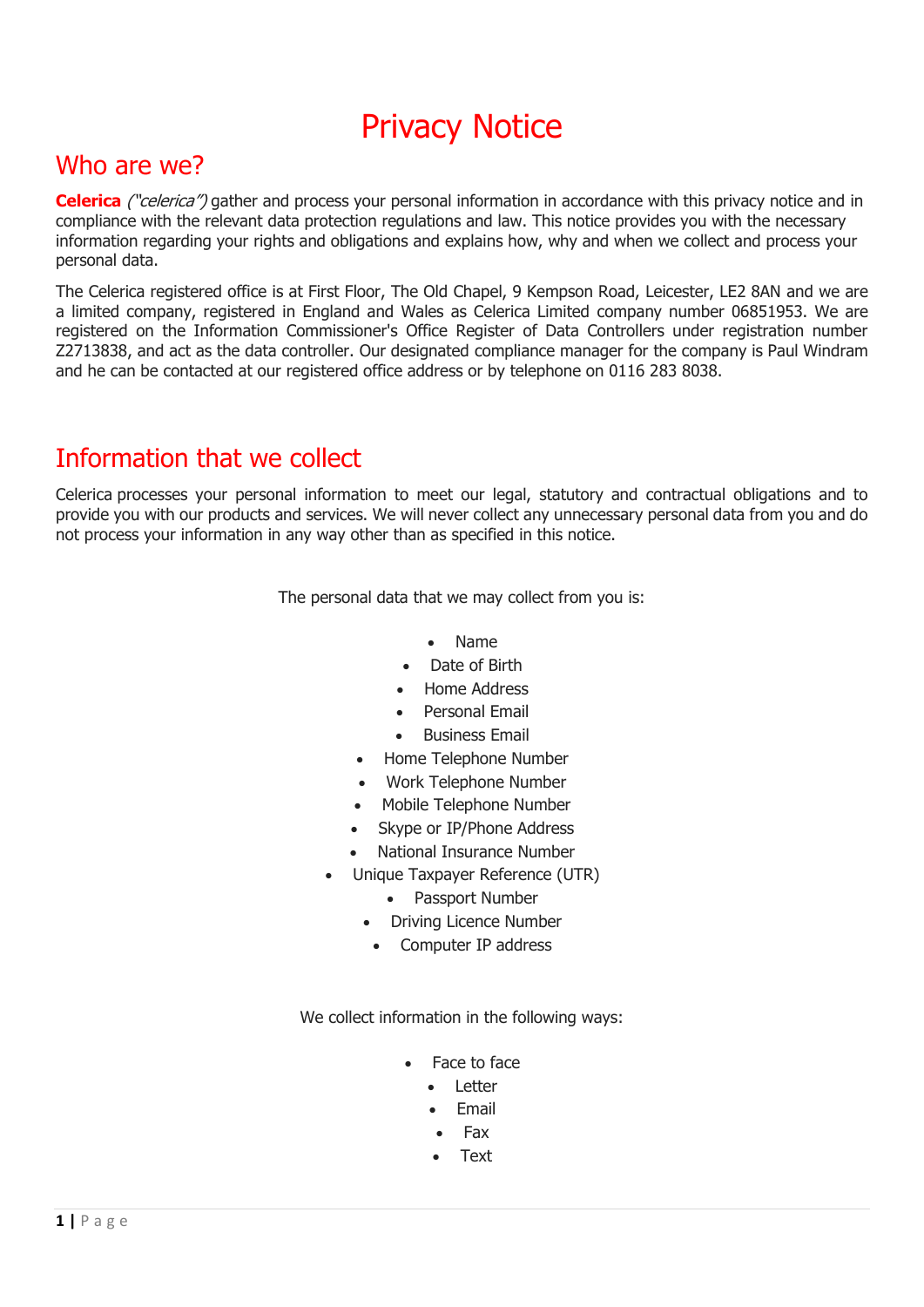#### How we use your personal data

Celerica processes your personal information lawfully, fairly and in a transparent manner.

The purposes and reasons for processing your personal data are:

- We process personal data necessarily in the performance of a contract which may involve providing a range of professional services.
- With consent, we use personal data to provide information that we consider will be of interest to our clients or about the services that we provide.
- We are subject to a range of legal, regulatory and professional obligations. We need to maintain certain records to demonstrate compliance with our legal obligations.

# Your rights

You have the right to access any personal information that Celerica retains about you and to request information about:

- What personal data we hold about you:
- The purposes for which the personal data is held:
- The categories of personal data concerned:
- The recipients to whom the personal data has/will be disclosed:
- How long we intend to store your personal data;
- If we did not collect the data directly from you, information about the source.

If you believe that we hold any incomplete or inaccurate data about you, you have the right to ask us to correct and/or complete the information and we will strive to update/correct it as quickly as possible unless there is a valid reason for not doing so, in which case you will be notified appropriately.

You also have the right to request erasure of your personal data or to restrict processing in accordance with data protection laws, as well as to object to any direct marketing from us and to be informed about any automated decision-making that we use.

If we receive a request from you to exercise any of the above rights, we may ask you to verify your identity before acting on the relevant request; this is to ensure that your data is protected and kept secure.

#### Sharing and/or disclosing your personal information

We do not share or disclose any of your personal information without your consent, other than for the purposes specified in this notice or where there is a legal requirement. Celerica uses third-parties to provide the services and business functions described below. All processors acting on our behalf only process your data in accordance with instructions from us and comply fully with this privacy notice, the data protection laws and any other appropriate confidentiality and security measures:

• We use The Automatic Enrolment Company UK Limited to assist with production of payroll processing matters and they act in the capacity of a processor on our behalf. The only information we provide them with is your